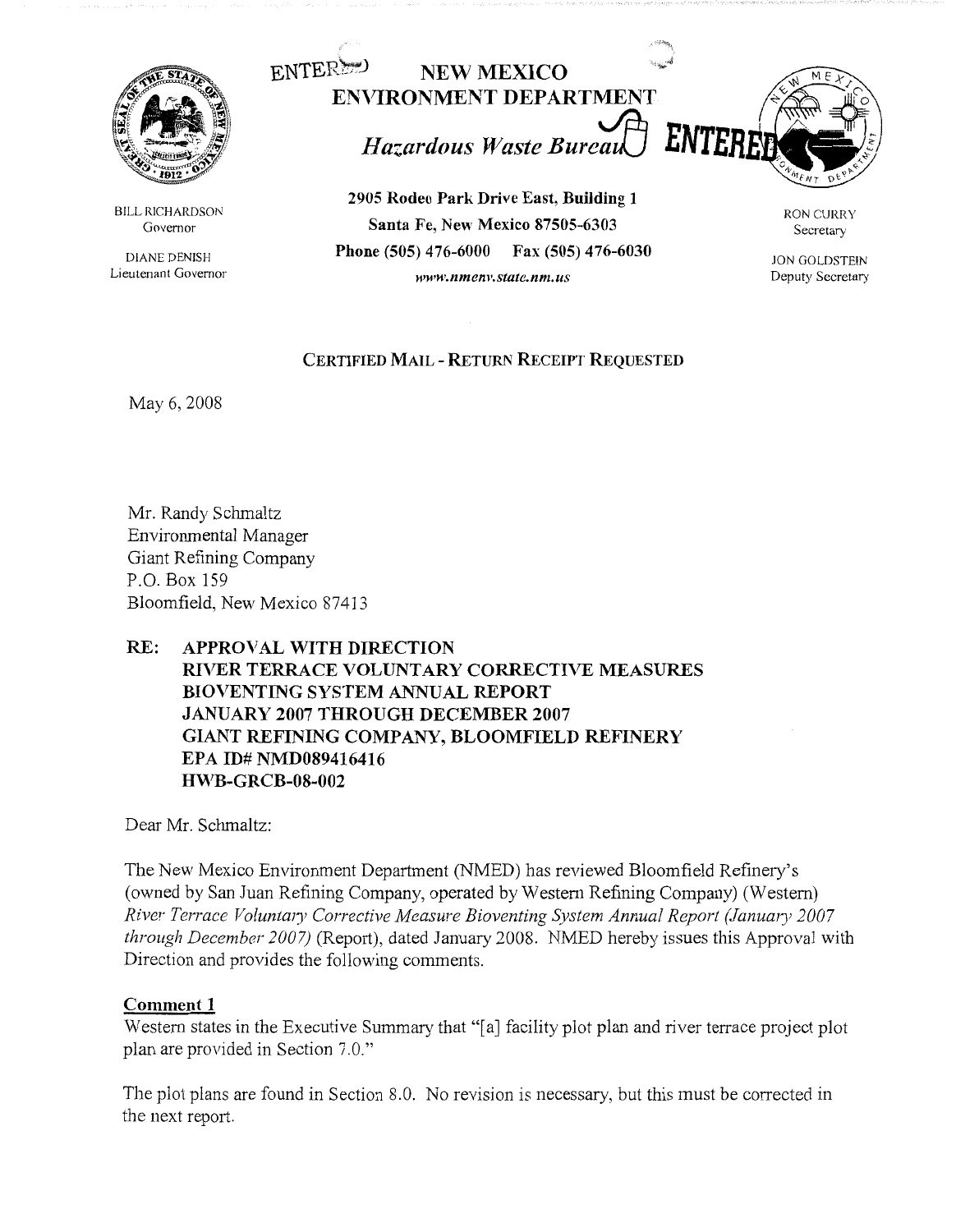Mr. Schmaltz May 6, 2008 Page 2 of 3

### **Comment 2**

In the Groundwater Monitoring Table provided in Section 5.0, Tab 2, Western applied the diesel range organic (DRO) screening concentrations for diesel #2/crankcase oil for groundwater (1.72 mg/L) found in Table 2a of NMED's Total Petroleum Hydrocarbon (TPH) Screening Guidelines. Western must explain why the screening value for diesel # 2 crankcase oil was applied instead of the screening value for unknown oil.

### **Comment** 3

The Groundwater Monitoring Table provided in Section 5.0, Tab 2 must be revised in the next annual report to include the Maximum Contaminant Level (MCL) for benzene (.005 mg/L) and ethylbenzene (0.7 mg/L) which are lower values than the Water Quality Control Commission (WQCC) standards for benzene (0.01 mg/L) and ethylbenzene (0.75 mg/L).

#### Comment 4

NMED has the following comments related to Section 5.0, Tab 3, (Groundwater Monitoring-Total Metals).

- a. Western lists the WQCC standard for barium as 2 mg/Land for chromium as 0.1 mg/L. The WQCC standards for barium and chromium are 1.0 mg/1 and 0.05 mg/L, respectively. This must be revised in the next annual report. Note that these standards were reported correctly in the text in Section 7.0 (Summary), page 2.
- b. The table lists the MCL for arsenic as 0.05 mg/L. The MCL for arsenic is 0.01 mg/L. Western must apply the correct MCL for arsenic in the next annual report.
- c. The table lists the MCL for silver as 0.05 mg/L; however, there is no MCL for silver. The WQCC for silver is 0.05 mg/1. Western must list the correct source for the standard for silver in the next annual report.

#### **Comment 5**

In the next annual report, Western must include soil vapor and groundwater benzene, toluene, ethylbenzene, and xylenes (BTEX) concentration maps for all quarters.